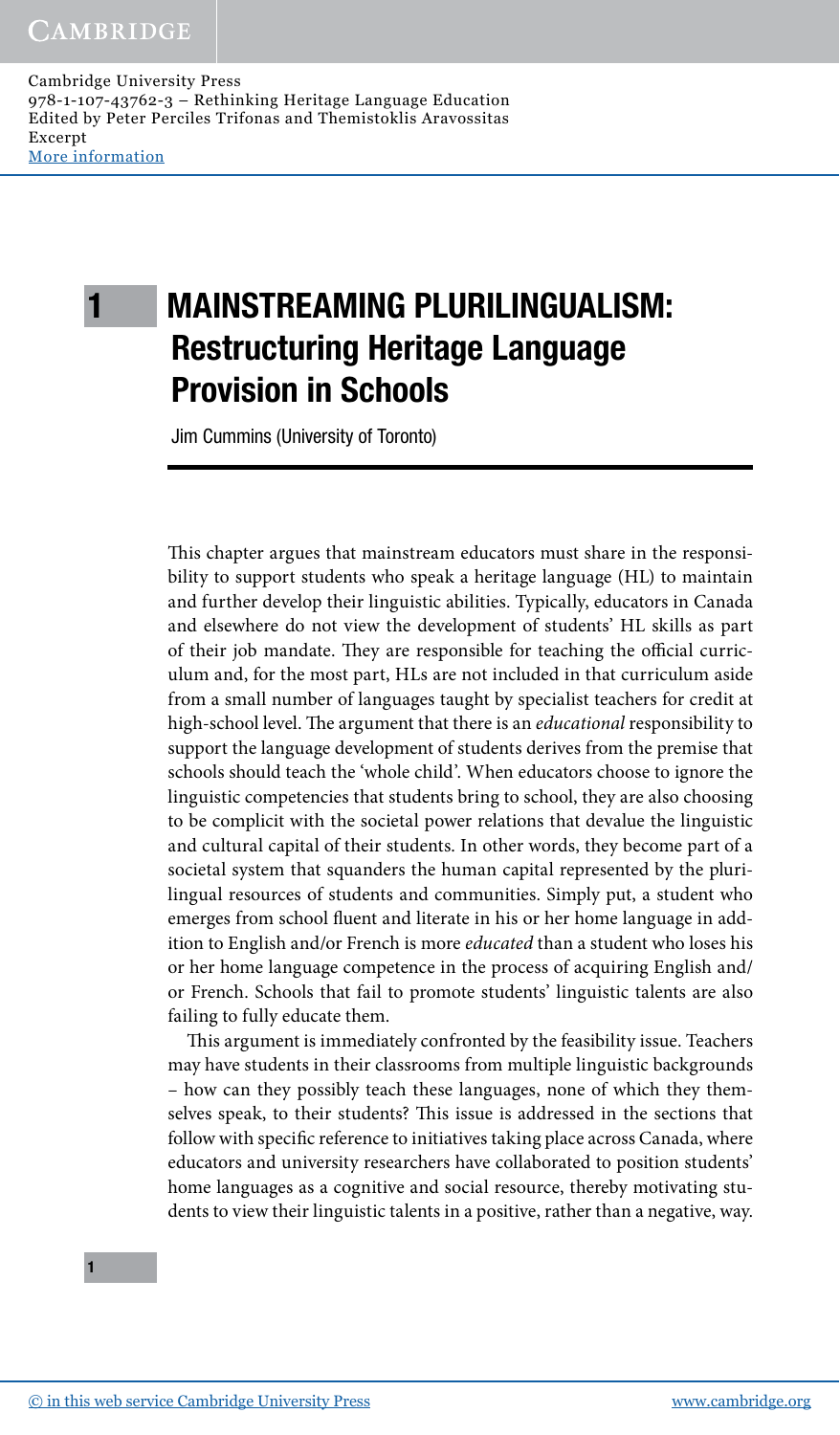In the next section, I clarify the terms 'heritage language*'* and 'plurilingualism' and briefly sketch the context of HL provision in different Canadian provinces.

# **Terminology**

# Heritage language

As it has been used in the Canadian context, the term 'heritage language' usually refers to all languages other than the two official languages (English and French), the languages of First Nations (Native) and Inuit peoples, and the languages of the Deaf community (American Sign Language; ASL, and *langue des signes québécoise*; LSQ). However, a variety of other terms have also been used and these terms reflect broader struggles around status, identity, and rights of societal groups. The terms 'ancestral', 'ethnic', 'immigrant', 'international', 'minority', 'non-official', 'third' (after English and French), and 'world' have all been used at different times and in different contexts. The term used in Quebec is *langues d'origine* ('languages of origin'). In other countries the term 'community languages' has been used (e.g. Australia, New Zealand, the United Kingdom) and the term 'mother tongue' is also common in some contexts.

provides support for the teating of the for up to the unit a han hours per week outside of the regular five-hour school day. All students can enrol in The term 'heritage language' came into widespread use in 1977 with the establishment of the Heritage Languages Program in the province of Ontario. Funded by the provincial government for the past 35 years, this programme provides support for the teaching of HL for up to two-and-a-half hours per these programmes regardless of the specific language spoken at home. The term 'heritage language' was intended to acknowledge that these languages constitute important aspects of the heritage of individual children and communities and are worthy of financial support and recognition by the wider society. In the early 1990s, the term was changed to 'international languages' by the Ontario provincial government, reflecting misgivings amongst ethnocultural communities that the notion of 'heritage' entailed connotations of learning about past traditions rather than acquiring language skills that have significance for the overall educational and personal development of children. The term 'international languages' was intended to communicate that, in an era of globalisation, these languages were highly relevant to business and cultural exchanges and had economic as well as 'heritage' value.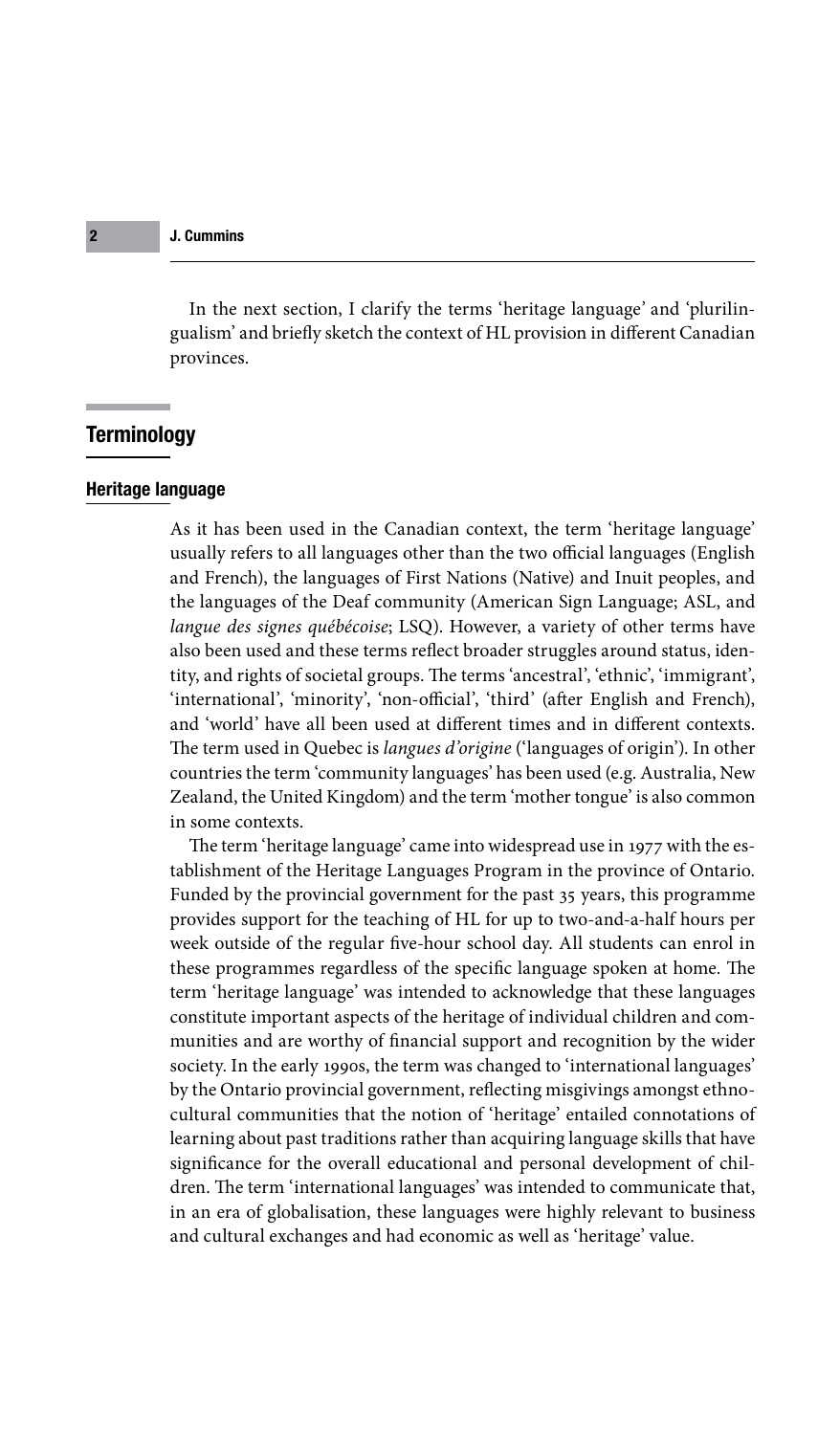## Mainstreaming Plurilingualism in Schools

Indigenous communities have resisted attempts to include their languages within the categories of 'heritage' or 'community' languages on the grounds that as 'First Nations,' the status of their languages is very different to the status of immigrant languages. Deaf communities also resisted having American Sign Language (ASL) taught as just another HL and argued successfully in the early 1990s for the institution of ASL as a language of instruction within a bilingual/bicultural programme in the provincial schools for the deaf. Thus, definitions of 'heritage language' remain dynamic rather than static, reflecting the contested cultural and political terrain to which the term refers.

Currently, HL teaching to school-aged students in Canada is carried out within three major educational contexts: public schools, private or independent schools, and in community-supported out-of-school programmes. Public school provision occurs in credit courses teaching second/foreign languages (e.g. high-school Mandarin courses), bilingual/dual-language programmes (e.g. Spanish/English programmes in Alberta), and in HL classes administered by school districts but generally taught outside of the normal school day (e.g. Ontario's International Languages Program).

Private or independent school provision is most obvious in the provinces of Alberta and Quebec where schools established by ethnocultural communities are funded by the province (typically around 80% of per-pupil costs) subject to these schools following provincial guidelines with respect to curricular content and language of instruction (typically the HL can be used for 40–50% of instructional time in these schools). In other provinces, private bilingual schools (e.g. Hebrew Day Schools) are not subsidised by the province.

of their linguistic and cultural communities. These programmes typically Finally, community groups across Canada offer HL teaching to members take place on weekends and are sometimes coordinated with provincially supported programmes (e.g. Ontario's International Languages Program). In the past, the federal government provided some funding to support these community-operated programmes but that support ended in the early 1990s.

#### Plurilingualism

The Council of Europe elaborated the construct of 'plurilingualism' to refer to the dynamically integrated and intersecting nature of bilingual and plurilingual individuals' linguistic repertoires, which include unevenly developed competencies in a variety of languages, dialects and registers (Beacco et al. 2010; Cenoz and Gorter 2013; Coste, Moore and Zarate 2009; Piccardo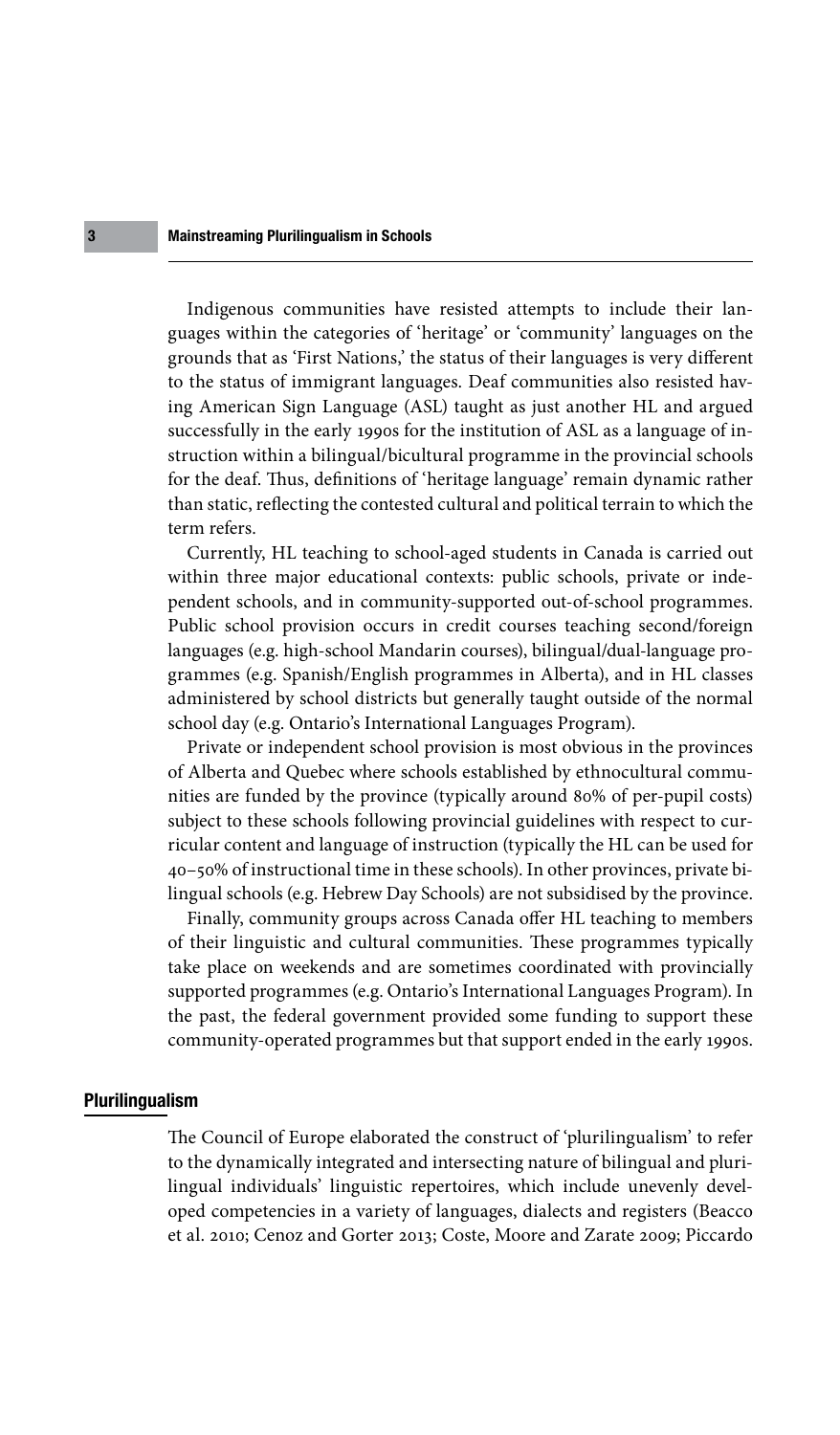2013). The Council of Europe distinguishes between 'plurilingualism' and 'multilingualism'*:*

Plurilingualism is the ability to use more than one language – and accordingly sees languages from the standpoint of speakers and learners. Multilingualism, on the other hand, refers to the presence of several languages in a given geographical area, regardless of those who speak them. (Beacco et al. 2010, 16)

This distinction is less common in other contexts (e.g. North America) where the term 'multilingualism' tends to be used inclusively to refer to both individual and societal linguistic diversity. For the purposes of this chapter, the Council of Europe's distinction between 'plurilingualism' and 'multilingualism' is retained.

# Context

Four phases in relation to educational policies regarding children's home languages can be identified in the Canadian context:

- 1. Pre-1971: Social policy outside of Quebec was characterised by 'Angloconformity' and the active suppression of languages other than English and French in school. Minority francophone communities were also frequently denied access to French language instruction in school.
- of language suppression (e.g. advising parents to switch to English in the 2. 1971–mid-1980s: The 1971 federal policy of multiculturalism within the framework of English and French as official languages gave rise to positive multicultural rhetoric, but was still accompanied by more subtle forms home).
	- 3. Mid-1980s–mid-2000s: This period was characterised by benign neglect of students' languages. Maintenance of home languages was seen as an issue for the parents rather than the school, and implicit 'English-only zone' policies continued to operate in schools.
	- 4. Mid-2000s–current: There has been a small-scale shift towards pro-active support within schools to enable students to maintain and take pride in their languages (e.g. writing and publishing of bilingual books, projects carried out in both first language (L1) and English, and so on). Although still in its infancy, the principles underlying this shift have begun to gain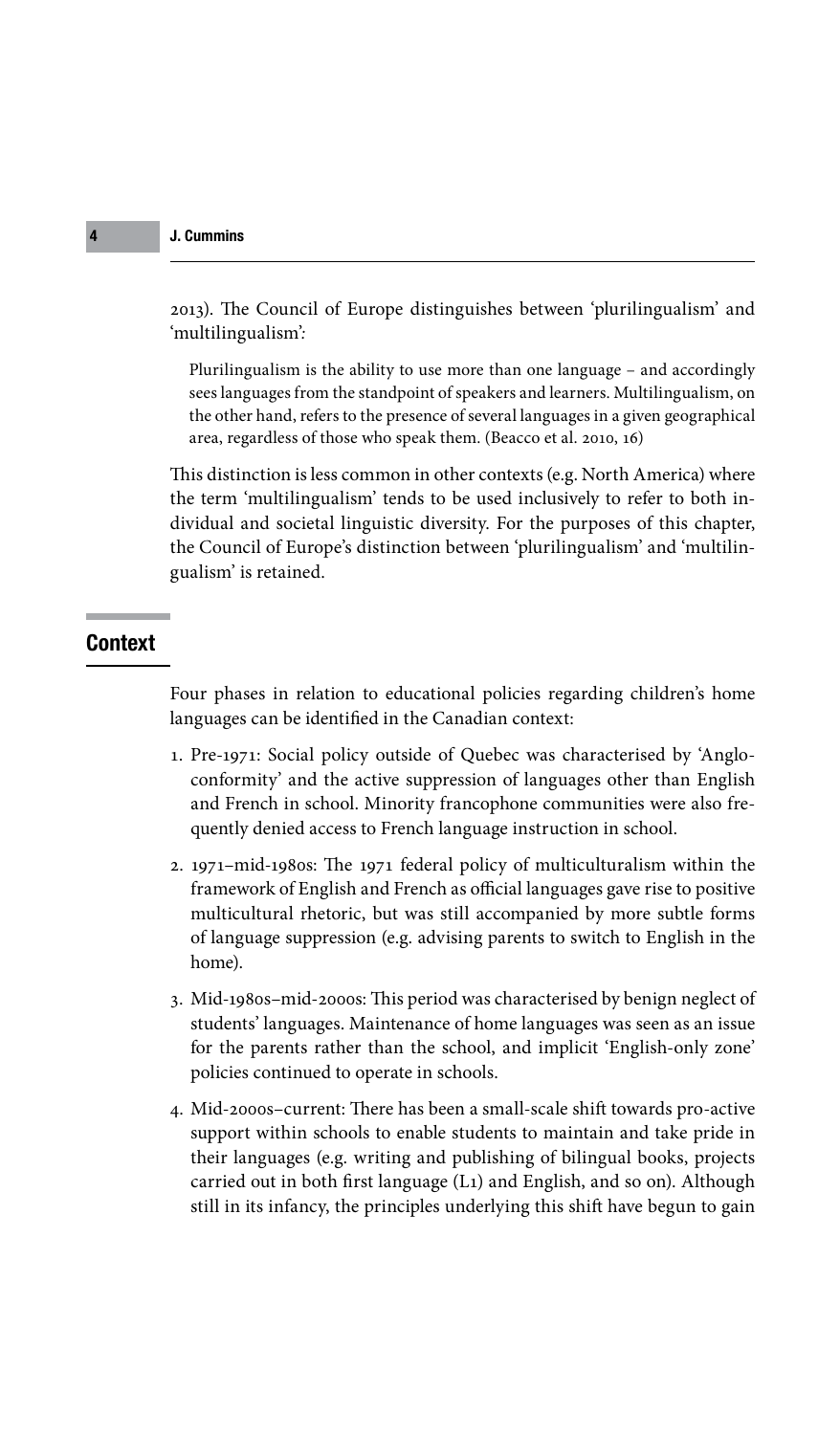## Mainstreaming Plurilingualism in Schools

traction as a result of collaborations between university and school-based researchers/educators. The pedagogical principles underlying this development have been articulated by different researchers and concrete instructional strategies have been implemented in classrooms (e.g. Armand, Sirois and Ababou 2008; Chumak-Horbatsch 2012; Cummins and Early 2011; Marshall and Toohey 2010; Naqvi et al. 2012).

The Canadian context is complex because education is under provincial jurisdiction and thus different policies and provisions in relation to HL exists in different provinces. To illustrate the fact that provincial and school board policies currently span the range of the four phases sketched above, policies and provision in three provinces are briefly outlined.

In 1971, Alberta became the first province to legalise languages other than English or French as mediums of instruction in the public school system. Two years later, the Edmonton Public School Board introduced the English-Ukrainian and English-German bilingual programmes at the Kindergarten level (Cummins and Danesi 1990). Currently Edmonton has 50/50 English/ HL bilingual programmes in American Sign Language, Arabic, Mandarin, German, Hebrew, Spanish and Ukrainian. Calgary operates similar bilingual programmes in Spanish, Mandarin and German. The Spanish programme has grown significantly in recent years and currently serves more than 3000 students.

In a document entitled *Language Education Policy for Alberta* (1988), the Alberta Government made explicit its orientation to the multilingual reality of the province:

other than English and French. These languages are used to fulfill a wide range. The government of Alberta . . . recognizes and supports a variety of languages of social, cultural, economic and educational purposes. They are vehicles of communication for many Albertans and the first language of many children in Alberta. The linguistic pluralism of Alberta is a valuable resource that enriches our cultural and intellectual lives and has potential for use in the international context. (Language Education Policy for Alberta 1988, 17)

> Unlike Alberta, it is illegal in Ontario for public school boards to offer HL bilingual programmes except on a transitional basis to help students in the early stages of acquiring the language of mainstream instruction. The International Languages Program, instituted in 1977 (at that time as the Heritage Languages Program), serves approximately 100 000 students usually in after-school or weekend contexts but its effectiveness in promoting HL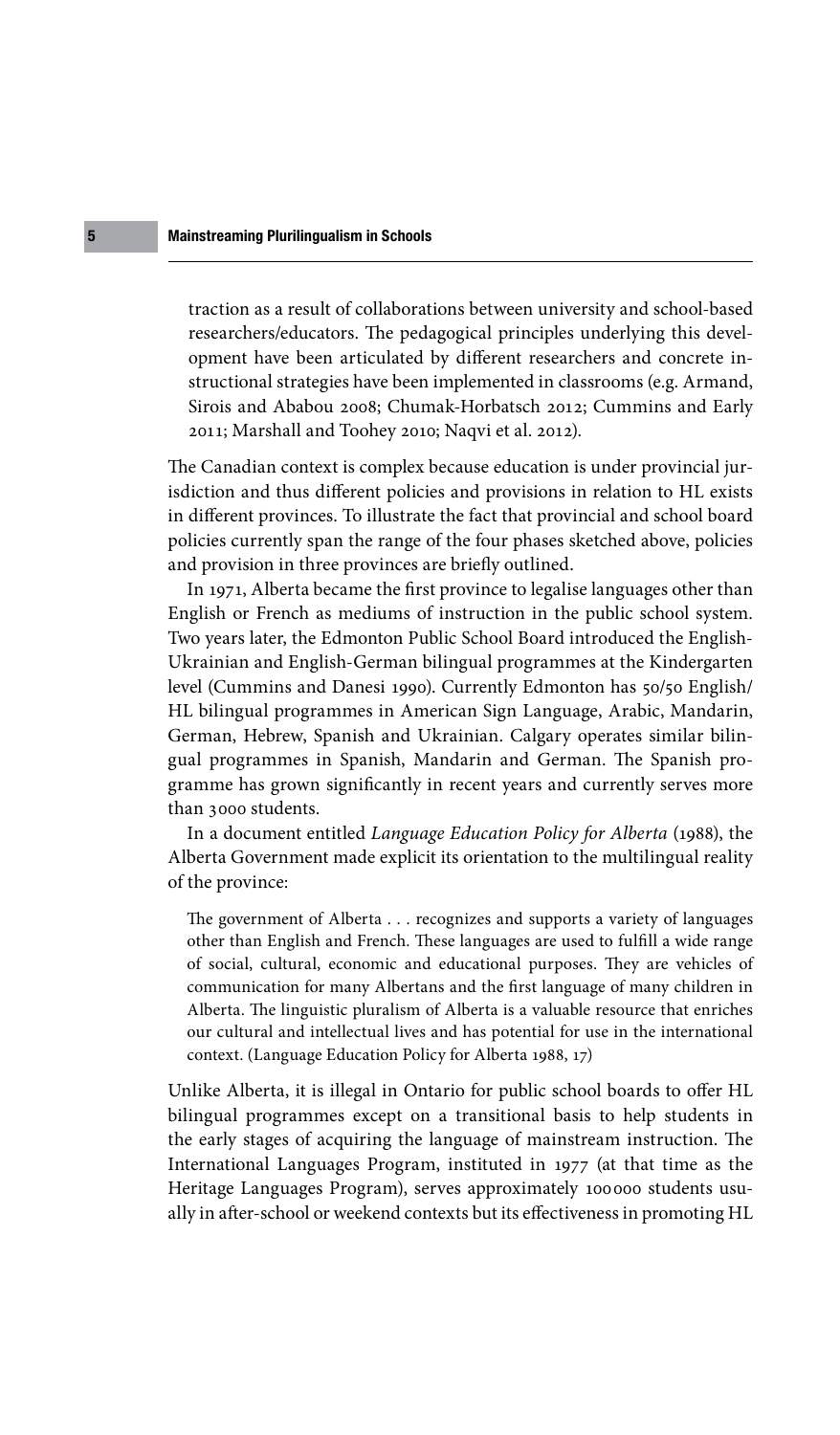development is considerably less than in the more intensive bilingual programmes operating in Alberta and elsewhere in western Canada (Cummins and Danesi 1990).

Ontario legislation permits the use of HL for short-term transitional purposes in order to help students acquire proficiency in the dominant language of instruction (i.e. English in most cases). Transitional bilingual programmes in Italian, Cantonese and Portuguese were offered in the Toronto area during the 1970s, and more recently an Arabic/English programme has been offered in the city of Windsor and a Mandarin/English programme in Hamilton. Both of these programmes have been evaluated as successfully meeting their objectives (Cummins et al. 2011a, 2011b). Despite spending about 50% of the instructional time through Arabic or Mandarin, which enabled students to develop literacy in those languages, students' English literacy skills developed at least as well as those of comparison groups.

Despite occasional pressure from community groups, the Ontario government has shown little interest in changing the legislation to permit 'enrichment' bilingual programmes (which aim to promote bilingualism and biliteracy) in addition to transitional programmes. The issue was briefly considered in the *Report of the Royal Commission on Learning* (1994), which was established by a left-of-centre provincial government in the early 1990s to review all aspects of educational provision. The report acknowledged the range of submissions they received supporting an amendment to the Education Act to permit HLs to be used as mediums of instruction and they also acknowledged that enrichment bilingual programmes were in operation in British Columbia, Alberta, Saskatchewan and Manitoba. However, they went on to note:

We do not recommend a change in Ontario's legislation with respect to languages of instruction at this time. We strongly support the use of other languages as a transitional strategy, which is already permitted . . . We also support a learning system that places more value on languages as subjects, and we hope that many more students will learn third (and fourth) languages, and take courses in them at secondary and post-secondary levels . . . But we are very concerned that all students in Ontario be truly literate in one of the official languages. In our view, the school system is obliged to help students function at a high level in English or French, and to gain a reasonable knowledge of the other official language. We appreciate the value of the existing, optional International (formerly Heritage) Language programme, elementary, but we are not prepared to go well beyond that by suggesting that students be educated in an immersion or bilingual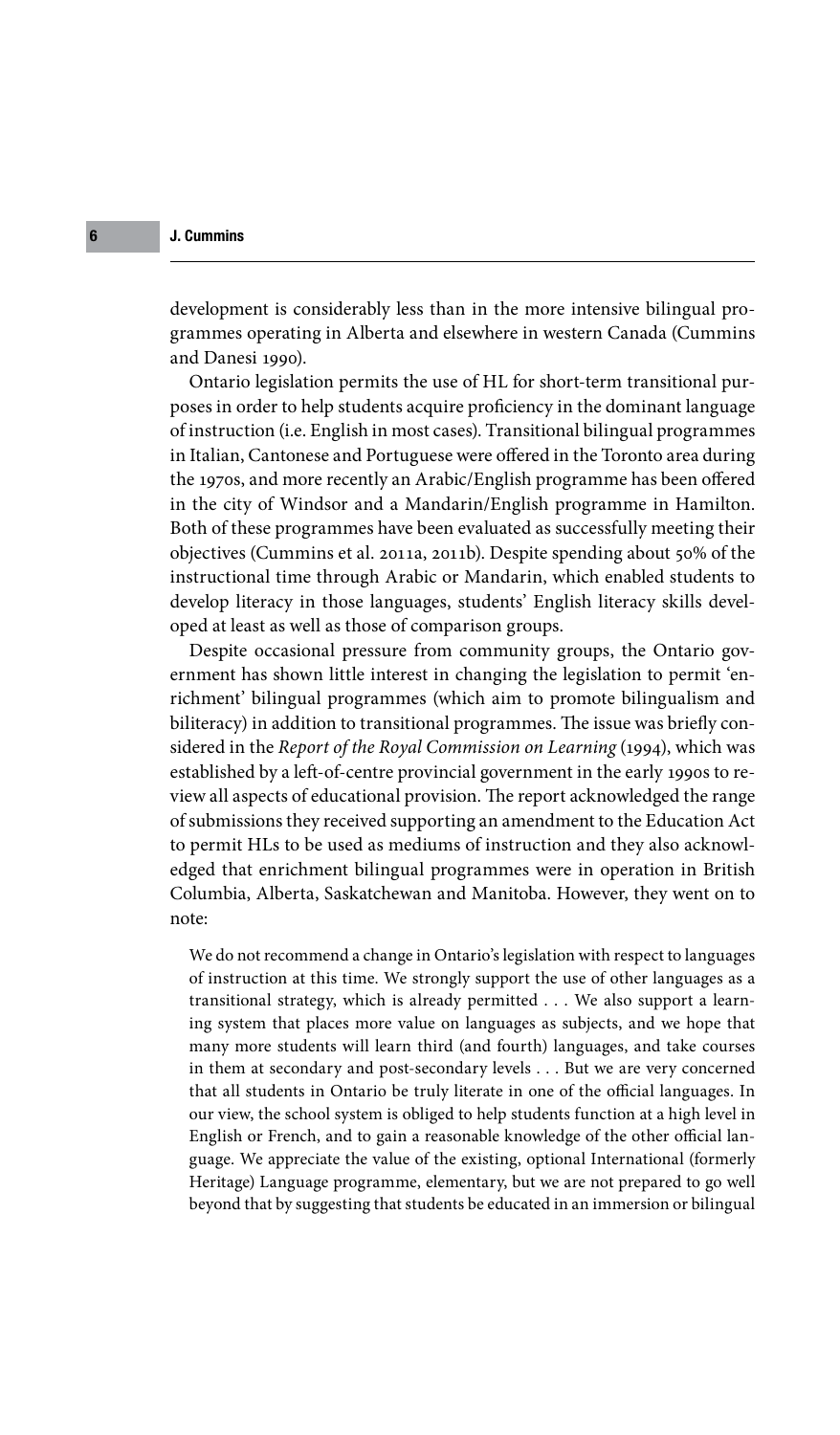programme in any one of a vast number of non-official languages. (Report of the Royal Commission on Learning 1994, 106–7)

The commissioners' failure to engage with the research evidence on this issue is, unfortunately, very obvious. They imply that students who enrol in a bilingual programme involving English and a HL (such as the Alberta programmes outlined above) will fail to become 'truly literate' in English or French despite the fact that there is not a shred of evidence from the Alberta programmes or any other bilingual programme for minority group students to support this assumption (Cummins and Danesi 1990). They raise the spectre of demands for bilingual programmes from speakers of a 'vast number of non-official languages' despite the fact that the demand for HL bilingual programmes both in the Prairie provinces and in Ontario has been modest.

In Quebec, the government provides funding for the Programme d'enseignement des langues d'origine (PELO), which was originally introduced in 1977. The website of the Commission Scolaire de Montréal (CSDM) expresses the rationale for this programme as follows:

*Le Programme d'enseignement des langues d'origine (PELO) améliore les conditions d'apprentissage du français et la réussite éducative des élèves en utilisant les langues d'origine. Le PELO permet aux élèves de faire des transferts d'une langue à l'autre, d'une culture à l'autre.*

language to the other and from one culture to the other.') ('The Heritage Language Instruction Programme uses students' home languages as a means of supporting them in learning French and succeeding academically. This programme enables students to transfer knowledge and skills from one

> It is worth noting that this rationale focuses on the home language as a resource for learning French and overall academic success. Historically, as in most other provinces, Quebec schools have provided little encouragement to students to use their home languages within the school. However, in recent years, some school boards have imposed formal prohibitions against the use of any language other than French in school corridors and playgrounds. For example, in November 2011, the CSDM, whose school population includes 47% of students whose home language is neither English nor French, mandated that all students use only French throughout the school. As reported in an article in the Quebec newspaper *Le Devoir*, this policy was opposed by Françoise Armand, a professor at the University of Montreal: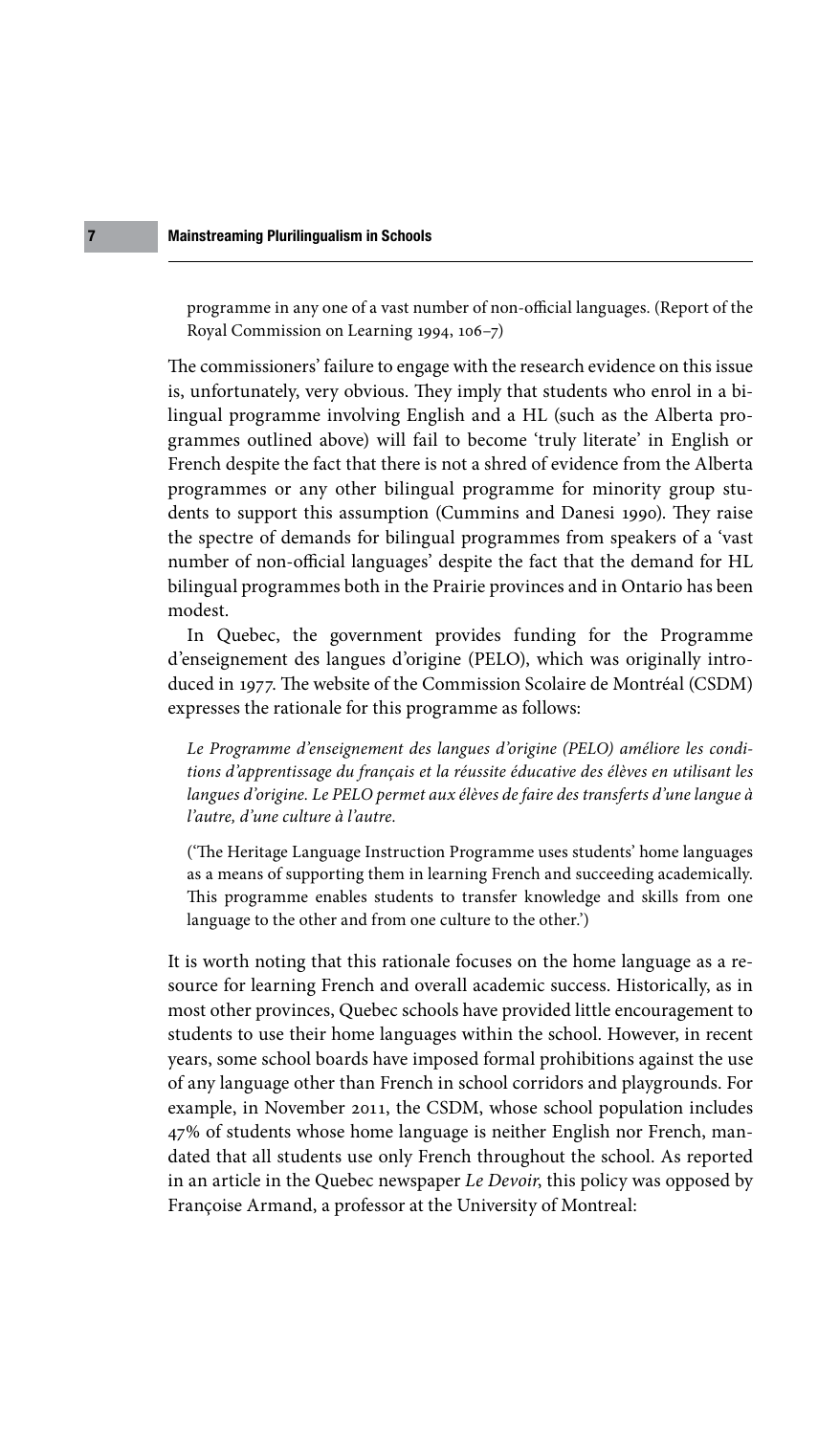*L'exclusion des autres langues est mise en lien avec l'apprentissage du français. C'est plutôt inquiétant', soutient-elle. 'D'autant que la recherche menée au cours des 50 dernières années indique tout le contraire.* (Gervais 2012)

('The exclusion of other languages is linked to the learning of French. It is rather disturbing', she suggested. 'Especially since research conducted during the past 50 years demonstrates the opposite reality.')

The article went on to document Professor Armand's view that in an era of globalisation this policy reflects a simplistic and outdated view of language learning. It also reported that the CSDM justified the policy on the grounds that, in a survey of parents it conducted (two-thirds of whom were from diverse origins), 70% were in agreement that students should be required to speak French throughout the school.

The 86 comments on this article were predominantly in favour of the CSDM's policy to restrict the use of any languages other than French in schools. This ambivalence and insecurity in relation to the perceived threat that linguistic and cultural diversity poses to the integrity of the province is also reflected in the Quebec government's proposed Charter of Quebec Values of 2013 that would prohibit the wearing of overt and conspicuous religious symbols (e.g. Muslim head scarves) by those offering or receiving public services (including education). Initial polls showed 57% support for the Charter amongst Quebeckers.

provinces (see Cummins and Danesi 1990, for discussion of the origins and In short, across Canada, the only province that has made any attempt to develop and seriously implement a coherent and evidence-based set of policies in relation to HL is Alberta. This fact is surprising to many people because Alberta is also widely regarded as the most conservative of Canadian motivations behind Alberta's HL bilingual programmes). The federal government has opted out of any involvement in relation to HL since the early 1990s (partly because education is not within the jurisdiction of the federal government). Thus, contrary to the image it projects globally as a leader in language education, Canadian policies and educational practices in relation to HLs are largely incoherent, with minimal political will (except in Alberta and, to a lesser extent, the other Prairie provinces) to pursue imaginative initiatives except when they serve the interests of the English and French dominant groups. Obviously, the lack of political will to engage with this sphere of public policy reflects the lack of sustained political pressure from the general public and ethnocultural groups to implement effective policies.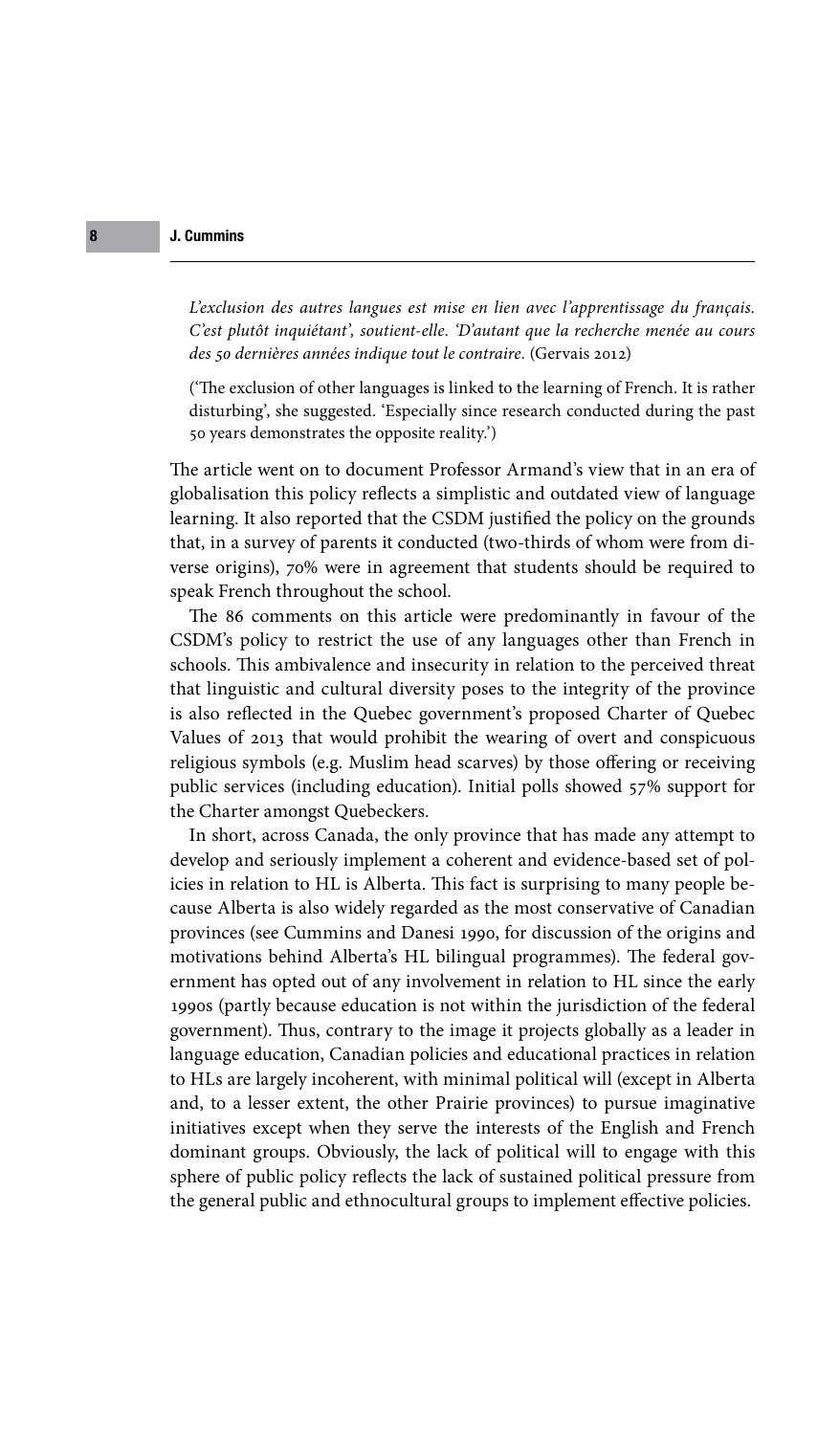## Mainstreaming Plurilingualism in Schools

The absence of leadership and vision in the political arena in relation to HL does not make these languages disappear. In major urban centres across Canada (e.g. Toronto, Vancouver, Montreal, Calgary), close to 50% of students speak a HL at home, reflecting more than 20 years of high levels of immigration (approximately 250000 newcomers have arrived annually during this period). During the past decade, educators and university-based researchers have collaborated in contexts across Canada to explore and document ways in which students' home languages might be incorporated into mainstream educational provision. The next section reviews some of this research (organised by province) that has attempted to position HLs as a linguistic, cognitive and cultural resource for individual students, their families and the society as a whole.

#### Quebec

are designed to stimulate students' interest [in linguistic diver](http://www.cambridge.org)sity, to develop The ÉLODiL project (*Éveil au Langage et Ouverture à la Diversité Linguistique*  - Awakening to Language and Opening up to Linguistic Diversity)<sup>1</sup> has developed a variety of classroom activities to develop students' awareness of language and appreciation of linguistic diversity. This project has been undertaken both in Montreal, by Dr Françoise Armand, Université de Montréal, and in Vancouver, by Dr Diane Dagenais, Simon Fraser University (Armand and Dagenais 2005, 2012; Armand, Sirois and Ababou 2008). The overall goal of the project is to contribute to the development of inclusive multilingual and multicultural societies by raising awareness about languages and the diversity of people who speak those languages. The specific activities their auditory discrimination abilities and to acknowledge and legitimise the linguistic knowledge of allophone students.

Armand and Dagenais (2012) describe one illustrative activity as follows:

*Dans l'activité 'À la découverte de mon quartier', des élèves de Montréal découvrent leur quartier et les langues qui y sont présentes, ainsi que le quartier d'élèves d'une classe située dans un autre contexte linguistique et géographique, à Vancouver. Chaque classe découvre, au moyen d'une vidéo ou d'une affiche, le quartier de l'autre classe. Les élèves identifient les différences et ressemblances entre les deux*  environnements, ce qui les amène à réfléchir sur les origines de la présence de la *diversité culturelle et linguistique dans les deux contextes (présence autochtone, flux migratoires, etc.).* (Armand and Dagenais 2012)